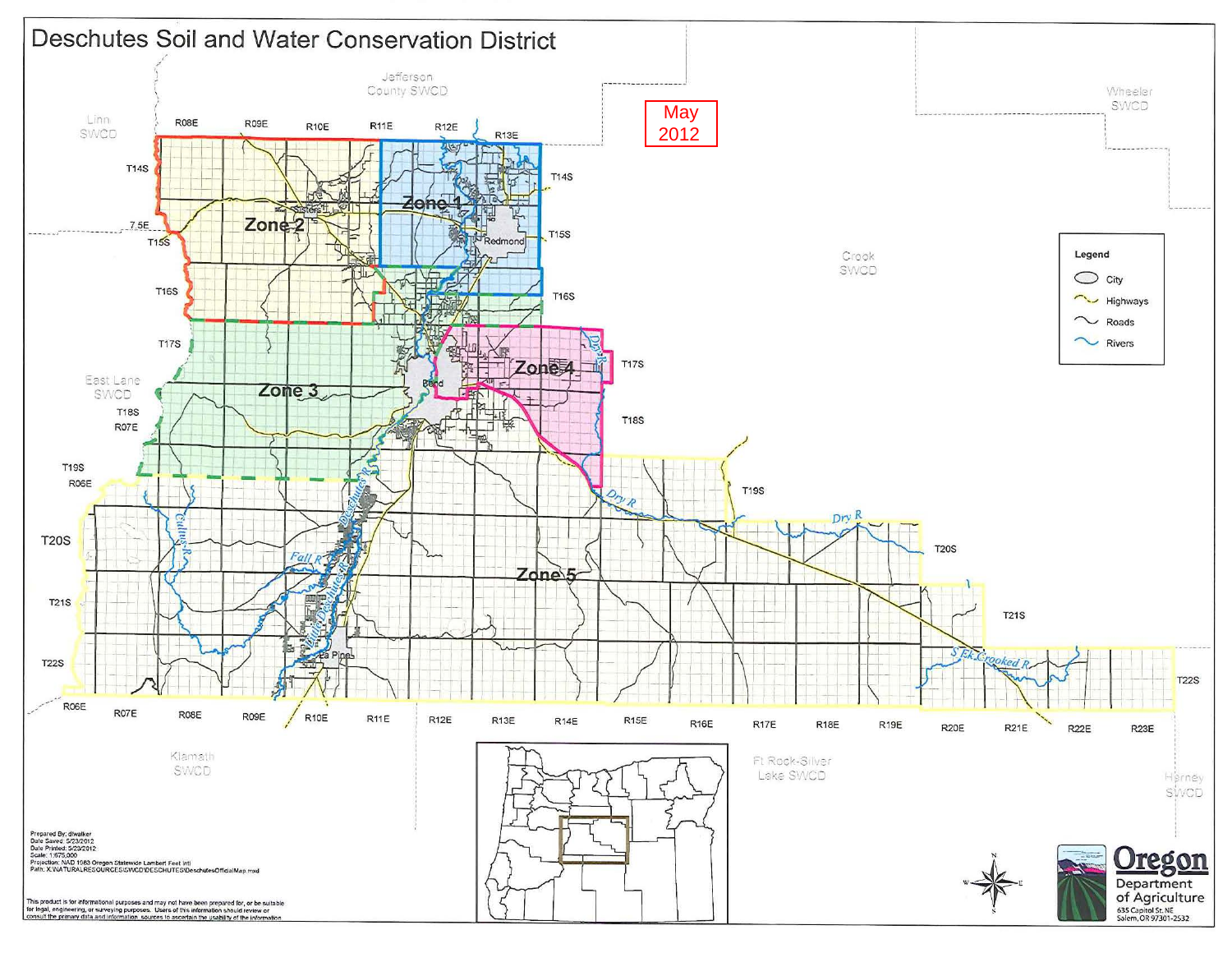

Carlton Vee Chair and Zone 2 Director

Kelly Walker Vice Chair and Zone 5 Director

Patricia Gainsforth Secretary/Treasurer and Zone 3 Director

Sally Kuhl Zone 4 Director

Elwin Ross Zone 1 Director

Len Knott Director at Large

Rick Leeper Director at Lorge

Ray Curry Associate Director

Bob Brockway Associate Director

Jeff Rola Operotioos Coordinator

Jan Roofener Planner/Technician

David Bowers **Field Technician** 

Theresa Moore Administrative Assistant

## Deschutes Soil & Water Conservation District

'

625 SE Salmon Ave., Suite 7 Redmond, Oregon 97756

SWCD Phone: 541-923-2204 SWCD Fax: 541-923-4713 NRCS Phone: 541-923-4358 x128 January 26, 2005

Larry Ojua Oregon Department of Agriculture 635 Capitol Street NE Salem, OR 97301-2532

Dear Larry:

The Deschutes Soil and Water Conservation District ~ formerly known as the Mid State Soil and Water Conservation District ~ has voted (see minutes of December 20, 2004 meeting) to make changes to the Northern boundary of the Zone 5 District.

The current configuration skirts the urban growth boundary and the Bend city limits. The new area will take in the southeast portion of both the city of Bend and the urban growth boundary. Our proposed map will balance the population numbers better between zones.

 $\mathbf{r}$ The new area will include the current precincts  $#3, #33, #25, #2, #5$ and #42. The boundary will run South from Hwy 20 on Torkelson Rd. to Bear Creed Road, west along Bear Creek Rd. to Ward Road, south along Ward Road to Stevens Road Southwest along Stevens to 27<sup>th</sup> Street, North on 27<sup>th</sup> to Reed Market Road, West along Reed Market to 3rd Street, North on Third Street to the Burlington Northern railroad track, North along the railroad track right of way to Greenwood Avenue, West along Greenwood to the Deschutes River, then South along the Deschutes River until the line meets the existing East/West line of the existing zone map West of Lava Butte. Only the boundary of Zone 3 will be affected by this new alignment.

I have enclosed a map. The NRCS has offered to do a more advanced map if necessary.

We ask that you please grant this request. The District has had difficulty keeping this zone position filled.

Thank You, Dain forll

Patricia Gainsforth Vice Chair - Deschutes SWCD

**RECEIVED** 

JAN 28 2005 NATURAL **RESOURCES**  DIVISION